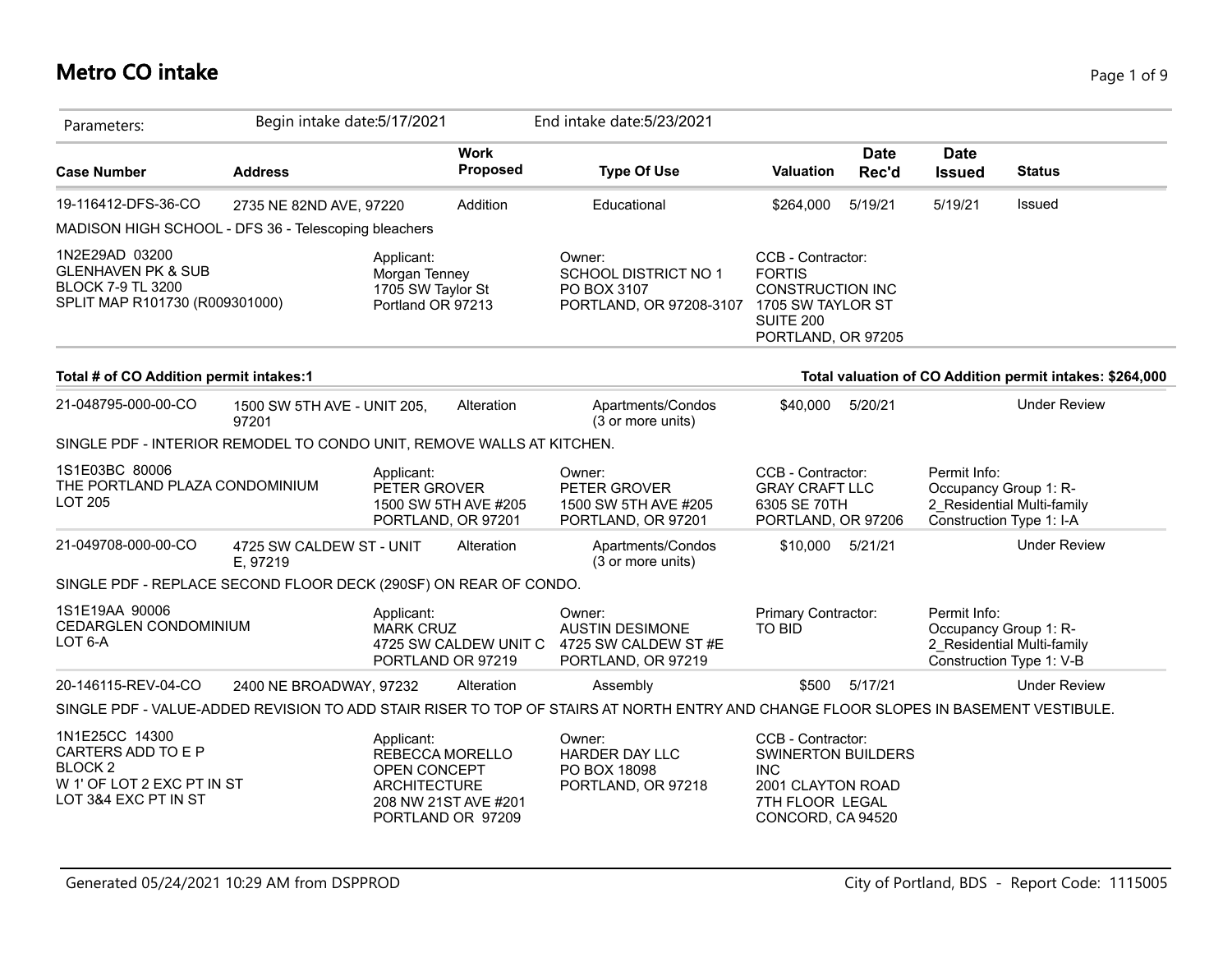## **Metro CO intake** Page 2 of 9

| Parameters:                                                                                            | Begin intake date: 5/17/2021 |                                                                                                           |                         | End intake date: 5/23/2021                                                                                                                                                                                                                                             |                                                                                                                                                               |                      |                                                                          |                                                                                     |
|--------------------------------------------------------------------------------------------------------|------------------------------|-----------------------------------------------------------------------------------------------------------|-------------------------|------------------------------------------------------------------------------------------------------------------------------------------------------------------------------------------------------------------------------------------------------------------------|---------------------------------------------------------------------------------------------------------------------------------------------------------------|----------------------|--------------------------------------------------------------------------|-------------------------------------------------------------------------------------|
| <b>Case Number</b>                                                                                     | <b>Address</b>               |                                                                                                           | <b>Work</b><br>Proposed | <b>Type Of Use</b>                                                                                                                                                                                                                                                     | <b>Valuation</b>                                                                                                                                              | <b>Date</b><br>Rec'd | <b>Date</b><br><b>Issued</b>                                             | <b>Status</b>                                                                       |
| 21-048058-000-00-CO                                                                                    | 3003 NE ALBERTA ST, 97211    |                                                                                                           | Alteration              | Assembly                                                                                                                                                                                                                                                               | \$480,000                                                                                                                                                     | 5/18/21              |                                                                          | <b>Under Review</b>                                                                 |
|                                                                                                        |                              |                                                                                                           |                         | SINGLE PDF - TWO TENANT IMPROVEMENTS - COFFEE SHOP TI IN RETAIL 5 AND A RESTAURANT TI IN RETAIL 3. SHELL PERMIT IS 20-159594-CO.                                                                                                                                       |                                                                                                                                                               |                      |                                                                          |                                                                                     |
| 1N1E24BA 19700<br><b>FOXCHASE ADD</b><br><b>BLOCK 14</b><br>INC STRIPS OF & ADJ LOT 9<br><b>LOT 10</b> |                              | Applicant:<br><b>MEGHAN EUBANK</b><br><b>YBA ARCHITECTS</b><br>PORTLAND, OR 97209                         | 123 NW 2ND AVE #204     | Owner:<br>HMS ALBERTA ALLEY LLC<br>6712 N CUTTER CIR<br>PORTLAND, OR 97217                                                                                                                                                                                             | CCB - Contractor:<br><b>MICHAEL CARRIGG</b><br><b>ANDERSEN</b><br><b>CONSTRUCTION</b><br>COMPANY OF OREGON<br><b>LLC</b><br>PO BOX 6712<br>PORTLAND, OR 97228 |                      | Permit Info:<br>Occupancy Group 1: A-<br>2 Restaurant<br>Type $1$ ): V-B | Construction Type 1: V-B<br>Construction Type 2 (formerly                           |
| 20-110307-REV-01-CO                                                                                    | 2121 NW THURMAN ST,<br>97210 |                                                                                                           | Alteration              | <b>Business</b>                                                                                                                                                                                                                                                        | \$75,064                                                                                                                                                      | 5/20/21              |                                                                          | <b>Under Review</b>                                                                 |
| COMPLETE DESCRIPTIONS.                                                                                 |                              |                                                                                                           |                         | SINGLE PDF - VALUE-ADDED REVISION TO ADD STRUCTURAL SUPPORT WHERE WALLS TO BE REMOVED, NEW WALLS, DOOR AND RELITE FOR OFFICE 106,<br>INFILL EXTERIOR WALL WHERE DOOR REMOVED, HALLWAY AND PARTIAL HEIGHT WALLS SOUTH OF OFFICE 103 TO BE DEMOLISHED. SEE NARRATIVE FOR |                                                                                                                                                               |                      |                                                                          |                                                                                     |
| 1N1E28CD 01700                                                                                         |                              | Applicant:<br>TAYLOR ORLANDO<br><b>MACKENZIE</b><br>1515 NE WATER AVE,<br>SUITE 100<br>PORTLAND, OR 97214 |                         | Owner:<br><b>RED LODGE LLC</b><br>2121 NW THURMAN ST<br>PORTLAND, OR 97210                                                                                                                                                                                             | CCB - Contractor:<br><b>SUMMIT INDUSTRIES</b><br><b>INC</b><br>PO BOX 10345<br>PORTLAND, OR 97296-<br>0345                                                    |                      | Permit Info:                                                             | Occupancy Group 1: B Bank,<br>Off., Med.Off., Pub.Bldg.<br>Construction Type 1: V-B |
| 21-045165-000-00-CO                                                                                    | 3621 NW YEON AVE, 97210      |                                                                                                           | Alteration              | <b>Business</b>                                                                                                                                                                                                                                                        | \$16,260                                                                                                                                                      | 5/17/21              |                                                                          | <b>Under Review</b>                                                                 |
|                                                                                                        |                              |                                                                                                           |                         | SINGLE PDF - INTERIOR DEMO OF EXISTING OFFICE AND EXTERIOR CONCRETE PANEL FOR DEDICATED ELECTRICAL ROOM ACCESS FROM EXTERIOR.                                                                                                                                          |                                                                                                                                                               |                      |                                                                          |                                                                                     |
| 1N1E29BA 00200<br>SECTION 29 1N 1E<br>TL 200 9.09 ACRES                                                |                              | Applicant:<br><b>BEN MOUNCE</b><br><b>MACKENZIE</b><br>100                                                | 1515 SE WATER AVE STE   | Owner:<br><b>BROADWAY HIGHLANDS</b><br><b>LLC</b><br>1800 WAZEE ST #500<br>DENVER, CO 80202                                                                                                                                                                            | CCB - Contractor:<br>VANOSDEL<br><b>CONSTRUCTION LLC</b><br>PO BOX 1057<br>BATTLE GROUND, WA                                                                  |                      | Permit Info:<br>Construction Type 1: III-B                               | Occupancy Group 1: B Bank,<br>Off., Med.Off., Pub.Bldg.                             |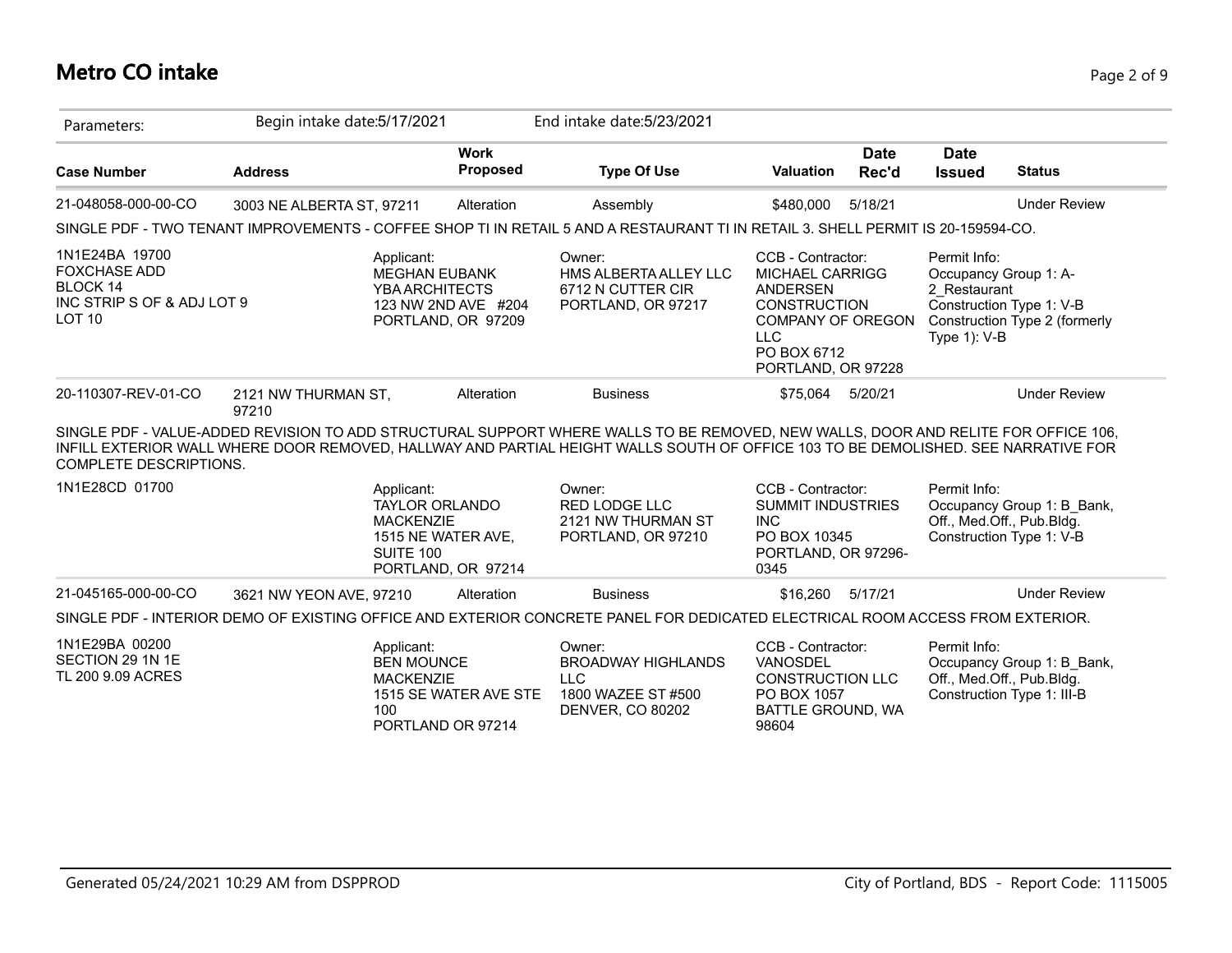## **Metro CO intake** Page 3 of 9

| Parameters:                                                                                                | Begin intake date: 5/17/2021  |                                                                                                             | End intake date: 5/23/2021                                                                                                          |                                                                                                                         |                      |                              |                                                                                                                      |
|------------------------------------------------------------------------------------------------------------|-------------------------------|-------------------------------------------------------------------------------------------------------------|-------------------------------------------------------------------------------------------------------------------------------------|-------------------------------------------------------------------------------------------------------------------------|----------------------|------------------------------|----------------------------------------------------------------------------------------------------------------------|
| <b>Case Number</b>                                                                                         | <b>Address</b>                | <b>Work</b><br>Proposed                                                                                     | <b>Type Of Use</b>                                                                                                                  | <b>Valuation</b>                                                                                                        | <b>Date</b><br>Rec'd | <b>Date</b><br><b>Issued</b> | <b>Status</b>                                                                                                        |
| 21-045696-000-00-CO                                                                                        | 2718 S KELLY AVE, 97201       | Alteration                                                                                                  | <b>Business</b>                                                                                                                     | \$21,000                                                                                                                | 5/17/21              |                              | <b>Under Review</b>                                                                                                  |
| AND EQUIPMENT TO CREATE KITCHEN, STORAGE, LOBBY, AND OFFICE AREAS.                                         |                               |                                                                                                             | SINGLE PDF - TENANT IMPROVEMENT AND PARTIAL CHANGE OF USE FROM OFFICE TO COMMERCIAL KITCHEN. DEMO INTERIOR WALLS, NEW WALLS, DOORS, |                                                                                                                         |                      |                              |                                                                                                                      |
| 1S1E10BA 02900<br><b>CARUTHERS ADD</b><br>BLOCK 48<br>E 100' OF LOT 1&2 EXC PT IN ST<br>LOT 3 EXC PT IN ST |                               | Applicant:<br>MIKE MONTGOMERY<br>SIMPL HOME DESIGNS<br>4931 SW 76TH AVE, PMB<br>211<br>PORTLAND, OR 97225   | Owner:<br>POPPI'S LLC<br>PO BOX 14104<br>PORTLAND, OR 97293                                                                         | Primary Contractor:<br>TO BID                                                                                           |                      | Permit Info:                 | Occupancy Group 1: B Bank,<br>Off., Med.Off., Pub.Bldg.<br>Construction Type 1: V-B                                  |
| 20-140749-DFS-01-CO                                                                                        | 115 SE 9TH AVE, 97214         | Alteration                                                                                                  | Factory/Industrial                                                                                                                  | \$200                                                                                                                   | 5/22/21              |                              | <b>Under Review</b>                                                                                                  |
| SINGLE PDF - DFS FOR ANCHORAGE OF BREWING TANKS                                                            |                               |                                                                                                             |                                                                                                                                     |                                                                                                                         |                      |                              |                                                                                                                      |
| 1N1E35CC 05000<br><b>EAST PORTLAND</b><br>BLOCK 185<br>E 22.5' OF LOT 1&2<br>N 49' OF LOT 7                |                               | Applicant:<br>Keith Hattori Jr.<br>Brewery 26<br>13275 SE Terra Cascade<br><b>Drive</b>                     | Owner:<br>SPORE LLC<br>2736 NE ALAMEDA ST<br>PORTLAND, OR 97212                                                                     | CCB - Contractor:<br><b>BGC INC</b><br>5224 NE 42ND AVE<br>PORTLAND, OR 97218                                           |                      | Permit Info:<br>Type 1): V-B | Occupancy Group 1: B_Bank,<br>Off., Med.Off., Pub.Bldg.<br>Construction Type 1: V-B<br>Construction Type 2 (formerly |
| 19-140299-DFS-16-CO                                                                                        | 7000 NE AIRPORT WAY,<br>97218 | Alteration                                                                                                  | Institutional                                                                                                                       | \$200,000                                                                                                               | 5/20/21              |                              | <b>Under Review</b>                                                                                                  |
| PDX AIRPORT - CONCOURSE B - DFS 16 - Green girt metal panel system                                         |                               |                                                                                                             |                                                                                                                                     |                                                                                                                         |                      |                              |                                                                                                                      |
| 1N2E08B 00400<br>SECTION 08 1N 2E<br>TL 400 7.39 ACRES<br>SEE SUB ACCOUNTS                                 |                               | Applicant:<br>Mike Coyle<br><b>Faster Permits</b><br>420<br>Portland, OR 97201                              | Owner:<br>PORT OF PORTLAND<br>PO BOX 3529<br>2000 SW 1st Avenue, Suite PORTLAND, OR 97208-3529                                      | CCB - Contractor:<br><b>HOFFMAN SKANSKA</b><br><b>LLC</b><br>389 INTERPACE<br>PARKWAY 5TH FLOOR<br>PARSIPPANY, NJ 07054 |                      |                              |                                                                                                                      |
| 19-140299-DFS-15-CO                                                                                        | 7000 NE AIRPORT WAY,<br>97218 | Alteration                                                                                                  | Institutional                                                                                                                       | \$1,300,000 5/20/21                                                                                                     |                      |                              | <b>Under Review</b>                                                                                                  |
| PDX AIRPORT - CONCOURSE B - DFS 15 - Metal panels at Deplaning Level - Penthouse Roof                      |                               |                                                                                                             |                                                                                                                                     |                                                                                                                         |                      |                              |                                                                                                                      |
| 1N2E08B 00400<br>SECTION 08 1N 2E<br>TL 400 7.39 ACRES<br>SEE SUB ACCOUNTS                                 |                               | Applicant:<br>Mike Coyle<br><b>Faster Permits</b><br>2000 SW 1st Avenue, Suite<br>420<br>Portland, OR 97201 | Owner:<br>PORT OF PORTLAND<br>PO BOX 3529<br>PORTLAND, OR 97208-3529                                                                | CCB - Contractor:<br>HOFFMAN SKANSKA<br><b>LLC</b><br>389 INTERPACE<br>PARKWAY 5TH FLOOR<br>PARSIPPANY, NJ 07054        |                      |                              |                                                                                                                      |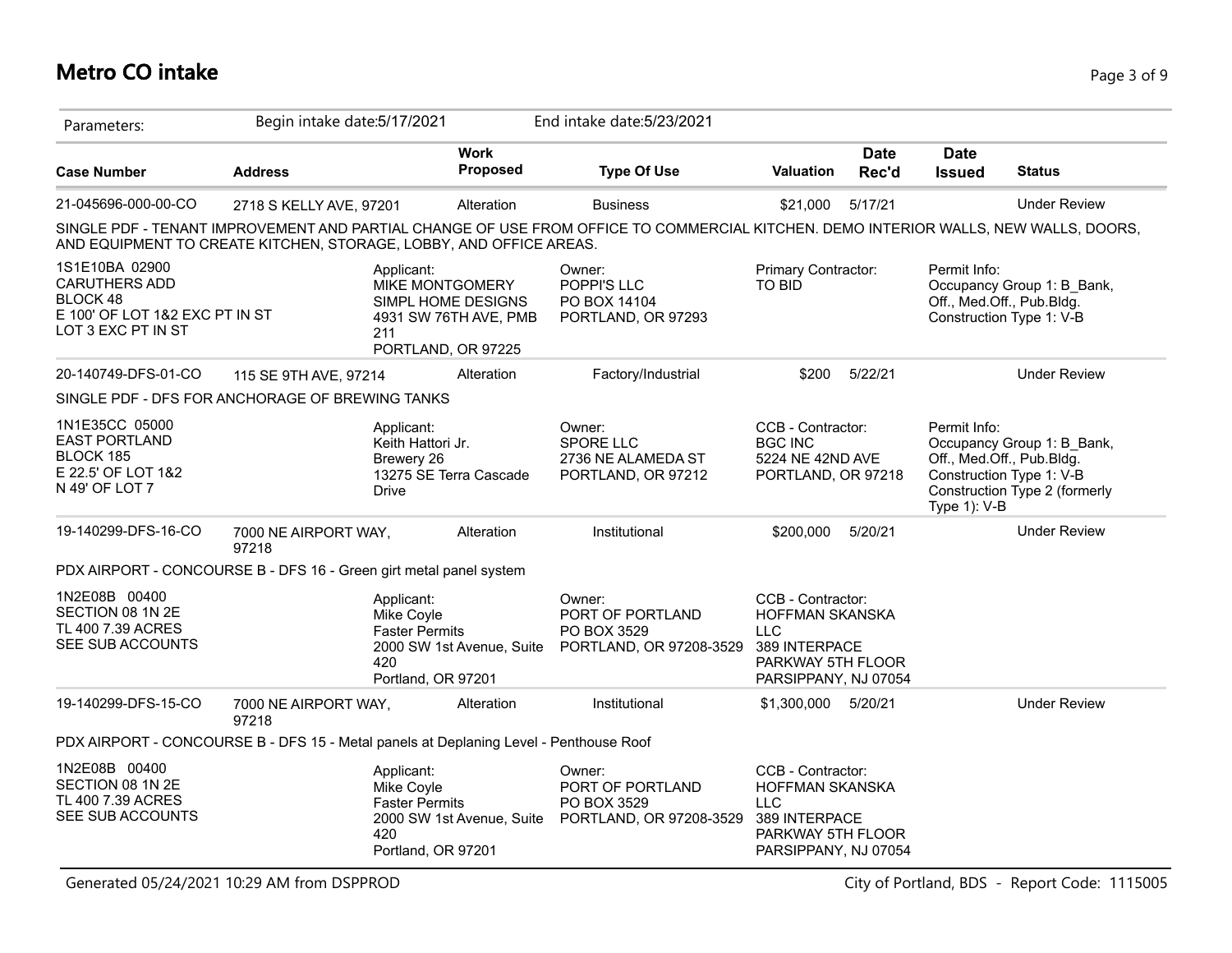### **Metro CO intake** Page 4 of 9

| Parameters:                                                                                    | Begin intake date: 5/17/2021 |                                                                                                          |                         | End intake date: 5/23/2021                                                                                                                                                                                                                                                                                                                                                                                     |                                                                                                                                      |                      |                                        |                             |
|------------------------------------------------------------------------------------------------|------------------------------|----------------------------------------------------------------------------------------------------------|-------------------------|----------------------------------------------------------------------------------------------------------------------------------------------------------------------------------------------------------------------------------------------------------------------------------------------------------------------------------------------------------------------------------------------------------------|--------------------------------------------------------------------------------------------------------------------------------------|----------------------|----------------------------------------|-----------------------------|
| <b>Case Number</b>                                                                             | <b>Address</b>               |                                                                                                          | <b>Work</b><br>Proposed | <b>Type Of Use</b>                                                                                                                                                                                                                                                                                                                                                                                             | <b>Valuation</b>                                                                                                                     | <b>Date</b><br>Rec'd | <b>Date</b><br><b>Issued</b>           | <b>Status</b>               |
| 21-045377-000-00-CO                                                                            | 5859 SE 92ND AVE, 97266      |                                                                                                          | Alteration              | Mercantile                                                                                                                                                                                                                                                                                                                                                                                                     | \$105,000                                                                                                                            | 5/17/21              |                                        | <b>Under Review</b>         |
|                                                                                                |                              |                                                                                                          |                         | SINGLE PDF - 1ST TIME TENANT IMPROVEMENT FOR NEW YOGA STUDIO. NEW INTERIOR WALLS AND DOORS TO CREATE STUDIO AND MEDITATION ROOMS.                                                                                                                                                                                                                                                                              |                                                                                                                                      |                      |                                        |                             |
| 1S2E16CA 09200<br><b>CARLYLE ADD</b><br><b>LOT G&amp;F TL 9200</b><br>POTENTIAL ADDITIONAL TAX |                              | Applicant:<br><b>ELISE HENDRICKSON</b><br>PROSPER PORTLAND<br>220 NW 2ND AVE #200<br>PORTLAND OR 97209   |                         | Owner:<br>9101 FOSTER LLC<br>222 NW 5TH AVE<br>PORTLAND, OR 97209                                                                                                                                                                                                                                                                                                                                              | CCB - Contractor:<br><b>BREMIK</b><br><b>CONSTRUCTION INC</b><br>1026 SE STARK STREET Construction Type 1: I-A<br>PORTLAND, OR 97214 |                      | Permit Info:<br><b>Service Station</b> | Occupancy Group 1: M Store, |
| 21-048816-000-00-CO                                                                            | 6120 NE 57TH AVE, 97218      |                                                                                                          | Alteration              | Storage                                                                                                                                                                                                                                                                                                                                                                                                        |                                                                                                                                      | \$4,585  5/20/21     |                                        | <b>Under Review</b>         |
|                                                                                                |                              |                                                                                                          |                         | SINGLE PDF - REPLACE WINDOW WITH DOUBLE DOORS ON WEST ELEVATION, NEW EXTERIOR CONCRETE RAMP AND WALKWAY SECTION.                                                                                                                                                                                                                                                                                               |                                                                                                                                      |                      |                                        |                             |
| 1N2E18DA 03600<br>KILLINGSWORTH GARDENS<br><b>BLOCK7</b><br>W 78' OF LOT 1 EXC S 78'           |                              | Applicant:<br>TIM SCHWEITZER<br>C3 CHURCH<br>PO Box 11034<br>PORTLAND, OR 97211                          |                         | Owner:<br>PARKROSE DELIVERANCE<br><b>TABERNACLE</b><br>6120 NE 57TH AVE<br>PORTLAND, OR 97218                                                                                                                                                                                                                                                                                                                  | Primary Contractor:<br>TO BID                                                                                                        |                      |                                        |                             |
| 21-049730-000-00-CO                                                                            | 3908 NE COUCH ST, 97232      |                                                                                                          | Alteration              | Utility                                                                                                                                                                                                                                                                                                                                                                                                        | \$20,000                                                                                                                             | 5/21/21              |                                        | <b>Under Review</b>         |
|                                                                                                |                              |                                                                                                          |                         | SINGLE PDF - PERSONAL WIRELESS SERVICE FACILITY - WIRELESS TOWER - APPLICATION #3 - ALL WORK IS IN FENCED ENCLOSURE ON PROPERTY - REPLACE<br>ALL CABINETS AND INSTALL ANCILLARY UNITYS ON EXISTING UTILITY FRAME. TOWER IS A UTILITY POLE IN R.O.W - NO UTILITY POLE WORK WORK THIS PERMIT.                                                                                                                    |                                                                                                                                      |                      |                                        |                             |
| 1N1E36DA 07700<br><b>LAURELHURST</b><br>BLOCK 105<br><b>LOT 1&amp;2</b>                        |                              | Applicant:<br><b>BECKY TODD</b><br>MD7 LLC<br>10590 W OCEAN AIR<br>DRIVE, STE 300<br>SAN DIEGO, CA 92130 |                         | Owner:<br><b>JACQUELINE JAFFE</b><br>3908 NE COUCH ST<br>PORTLAND, OR 97232<br>Owner:<br><b>DAN COHEN</b><br>3908 NE COUCH ST<br>PORTLAND, OR 97232                                                                                                                                                                                                                                                            | Primary Contractor:<br>TO BID                                                                                                        |                      |                                        |                             |
| 21-048473-000-00-CO                                                                            | 4525 SE 63RD AVE, 97206      |                                                                                                          | Alteration              | Utility                                                                                                                                                                                                                                                                                                                                                                                                        | \$15,000                                                                                                                             | 5/19/21              |                                        | <b>Under Review</b>         |
|                                                                                                |                              |                                                                                                          |                         | SINGLE PDF - PERSONAL WIRELESS SERVICE FACILITY - WIRELESS ROOFTOP - APPLICATION #3 - INSTALL (3) ANTENNAS ON EXISTING MOUNT. INSTALL (3) RRHS<br>ON EXISTING MOUNTS. RELOCATE (1) ANTENNA FROM POS 2 TO POS 1 IN EACH SECTOR ¿ (3) TOTAL. RELOCATE (1) RRH FROM POS 2 TO POS 1 IN EACH SECTOR<br>i (3) TOTAL. INSTALL (1) THERMO HEX DOOR ON EXISTING CABINET. INSTALL 5G GROWTH KIT INSIDE EXISTING CABINET. |                                                                                                                                      |                      |                                        |                             |
| 1S2E17BB 06300<br>LAURELWOOD ANX<br>BLOCK <sub>2</sub><br>LOT 27&28                            |                              | Applicant:<br><b>COURTNEE GOMEZ</b><br><b>SMARTLINK</b><br>3612 SE 168TH AVE                             | VANCOUVER, WA 98683     | Owner:<br>DAVID BERG<br>4525 SE 63RD AVE<br>PORTLAND, OR 97206-4617                                                                                                                                                                                                                                                                                                                                            |                                                                                                                                      |                      |                                        |                             |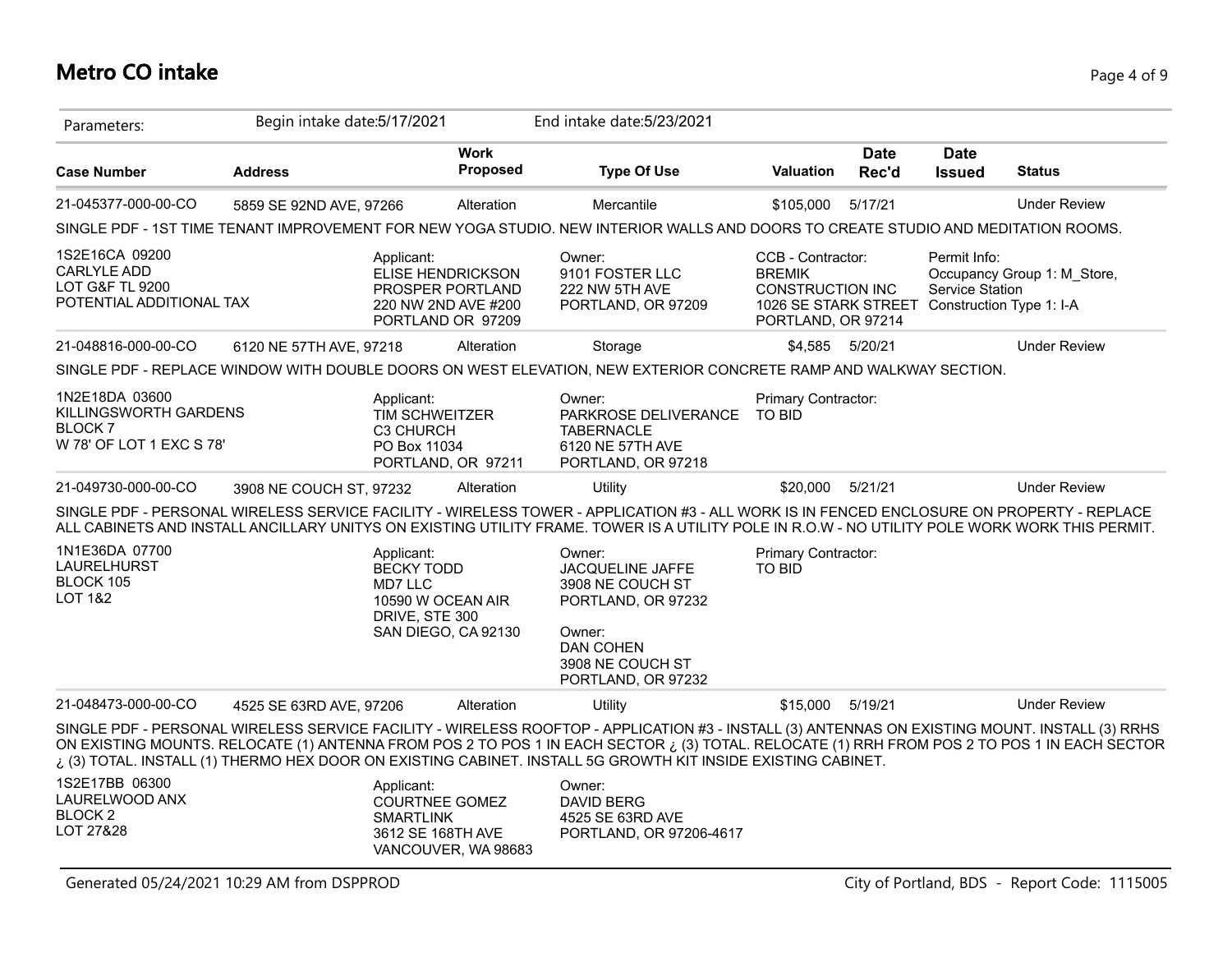| Parameters:                                                                                                                                                  | Begin intake date: 5/17/2021     |                                                                                             |                                                                     | End intake date: 5/23/2021                                                                                                                                                                                                                                                                                                                                                                                                                                                                                                                      |                                                                                                                       |                      |                              |                                                              |
|--------------------------------------------------------------------------------------------------------------------------------------------------------------|----------------------------------|---------------------------------------------------------------------------------------------|---------------------------------------------------------------------|-------------------------------------------------------------------------------------------------------------------------------------------------------------------------------------------------------------------------------------------------------------------------------------------------------------------------------------------------------------------------------------------------------------------------------------------------------------------------------------------------------------------------------------------------|-----------------------------------------------------------------------------------------------------------------------|----------------------|------------------------------|--------------------------------------------------------------|
| <b>Case Number</b>                                                                                                                                           | <b>Address</b>                   |                                                                                             | <b>Work</b><br><b>Proposed</b>                                      | <b>Type Of Use</b>                                                                                                                                                                                                                                                                                                                                                                                                                                                                                                                              | Valuation                                                                                                             | <b>Date</b><br>Rec'd | <b>Date</b><br><b>Issued</b> | <b>Status</b>                                                |
| 21-047855-000-00-CO                                                                                                                                          | 5000 N WILLAMETTE BLVD,<br>97203 |                                                                                             | Alteration                                                          | Utility                                                                                                                                                                                                                                                                                                                                                                                                                                                                                                                                         | \$15,000                                                                                                              | 5/18/21              |                              | <b>Under Review</b>                                          |
|                                                                                                                                                              |                                  |                                                                                             |                                                                     | SINGLE PDF - PERSONAL WIRELESS SERVICE FACILITY - WIRELESS ROOFTOP - APPLICATION #3 - ANTENNA: REMOVE (6) PANEL ANTENNAS, (3) TMAs, (6) RRUS,<br>(12) Coax Cables, (1) ANTENNA SHROUD, (1) COVP, (1) HYBRID CABLE. INSTALL (6) NEW PANEL ANTENNAS, (6) RRUs, (6) HCS JUMPER CABLES, (1) NEW ANTENNA<br>SHROUD, (1) HYBRID CABLE, (2) JUMPER CABLES. EQUIPMENT: REMOVE (2) EQUIPMENT CABINETS & ANCILLARY EQUIPMENT, H-FRAME & ANCILLARY EQUIPMENT<br>INSTALL: (2) EQUIPMENT CABINETS W/ ANCILLARY EQUIPMEN. INSTALL (2) HCS 2.0 JUNCTION BOXES. |                                                                                                                       |                      |                              |                                                              |
|                                                                                                                                                              |                                  | Applicant:<br><b>BRENT SUTTEN</b><br><b>ENGINEERS</b><br>201                                | SYNERGY ADVANTAGE<br>3663 N LAUGHLIN, SUITE<br>SANTA ROSA, CA 95403 | Owner:<br>UNIVERSITY OF PORTLAND TO BID<br>5000 N WILLAMETTE BLVD<br>PORTLAND, OR 97203-5743                                                                                                                                                                                                                                                                                                                                                                                                                                                    | Primary Contractor:                                                                                                   |                      |                              |                                                              |
| Total # of CO Alteration permit intakes:15                                                                                                                   |                                  |                                                                                             |                                                                     |                                                                                                                                                                                                                                                                                                                                                                                                                                                                                                                                                 |                                                                                                                       |                      |                              | Total valuation of CO Alteration permit intakes: \$2,302,609 |
| 21-049475-000-00-CO                                                                                                                                          | 1634 SW ALDER ST, 97205          |                                                                                             | Demolition                                                          | <b>Business</b>                                                                                                                                                                                                                                                                                                                                                                                                                                                                                                                                 |                                                                                                                       | \$1 5/20/21          |                              | <b>Under Review</b>                                          |
|                                                                                                                                                              |                                  |                                                                                             |                                                                     | ALTA CENTRIC - DEMOLITION of existing structure to make way for new building - **Review with new mixed-use multifamily project 20-135027-CO & 20-135132 -MT                                                                                                                                                                                                                                                                                                                                                                                     |                                                                                                                       |                      |                              |                                                              |
| 1N1E33DC 01300<br><b>PORTLAND</b><br>BLOCK 323<br>LOT 5&6                                                                                                    |                                  | Applicant:<br>NATHAN KOROL<br><b>SERA ARCHITECTS</b><br>338 NW 5TH AVE<br>PORTLAND OR 97209 |                                                                     | Owner:<br><b>WILLAMETTE</b><br><b>WATERFRONT LP</b><br>10151 SW WASHINGTON<br><b>ST</b><br>PORTLAND, OR 97225-6947                                                                                                                                                                                                                                                                                                                                                                                                                              | CCB - Contractor:<br><b>WP OREGON BUILDERS</b><br>LLC.<br>4075 N WILLIAMS AVE<br><b>STE 400</b><br>PORTLAND, OR 97227 |                      |                              |                                                              |
| 20-185162-000-00-CO                                                                                                                                          | 3841 N COLUMBIA BLVD,<br>97217   |                                                                                             | Demolition                                                          | Factory/Industrial                                                                                                                                                                                                                                                                                                                                                                                                                                                                                                                              | \$10,000 5/17/21                                                                                                      |                      | 5/17/21                      | Issued                                                       |
| SINGLE PDF - DEMO OF BUILDING #1, NO BASEMENT                                                                                                                |                                  |                                                                                             |                                                                     |                                                                                                                                                                                                                                                                                                                                                                                                                                                                                                                                                 |                                                                                                                       |                      |                              |                                                              |
| 1N1E05DD 00800<br>SECTION 05 1N 1E<br>TL 800 9.13 ACRES<br>LAND & IMPS SEE R314536 (R941050041)<br>FOR OTHER IMPS & R646176 (R941050042)<br>FOR MACH & EQUIP |                                  | Applicant:<br><b>COLLEEN RUIZ</b><br><b>STANTEC</b><br>300<br>CHANDLER, AZ 85226            | 3133 W FRYE RD SUITE                                                | Owner:<br><b>COPART OF WASHINGTON</b><br><b>INC</b><br>14185 DALLAS PKWY #300<br>DALLAS, TX 75254-1327                                                                                                                                                                                                                                                                                                                                                                                                                                          | CCB - Contractor:<br><b>JEFF ELDER</b><br>ELDER DEMOLITION INC<br>6400 SE 101ST AVE STE<br>201<br>PORTLAND, OR 97266  |                      |                              |                                                              |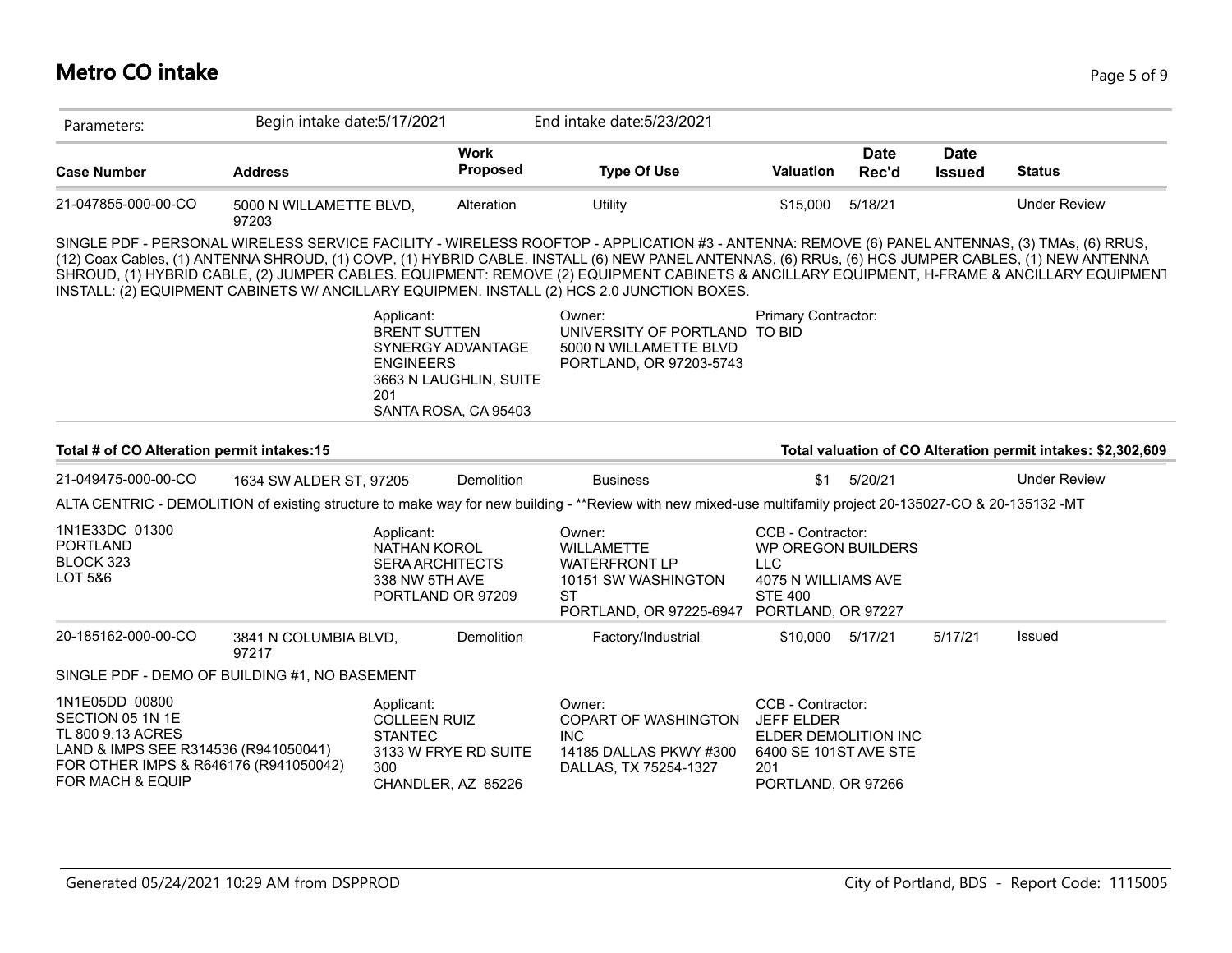## **Metro CO intake** Page 6 of 9

| Parameters:                                                                                                                                   | Begin intake date: 5/17/2021 |                                                                                                                         |                                                                    |                          | End intake date: 5/23/2021                                                               |                                                                                                                                                      |                      |                                                                                      |                                                             |
|-----------------------------------------------------------------------------------------------------------------------------------------------|------------------------------|-------------------------------------------------------------------------------------------------------------------------|--------------------------------------------------------------------|--------------------------|------------------------------------------------------------------------------------------|------------------------------------------------------------------------------------------------------------------------------------------------------|----------------------|--------------------------------------------------------------------------------------|-------------------------------------------------------------|
| <b>Case Number</b>                                                                                                                            | <b>Address</b>               |                                                                                                                         | <b>Work</b><br>Proposed                                            |                          | <b>Type Of Use</b>                                                                       | <b>Valuation</b>                                                                                                                                     | <b>Date</b><br>Rec'd | <b>Date</b><br><b>Issued</b>                                                         | <b>Status</b>                                               |
| 21-047472-000-00-CO                                                                                                                           | 6128 NE MILTON ST, 97213     |                                                                                                                         | Demolition                                                         |                          | Storage                                                                                  | \$500                                                                                                                                                | 5/17/21              |                                                                                      | <b>Under Review</b>                                         |
| SINGLE PDF - DEMOLISH COMMERCIAL CARPORT, NO BASEMENT.                                                                                        |                              |                                                                                                                         |                                                                    |                          |                                                                                          |                                                                                                                                                      |                      |                                                                                      |                                                             |
| 1N2E19DD 19400<br><b>BURFIELD ADD</b><br>BLOCK <sub>9</sub><br>LOT 21-25                                                                      |                              | Applicant:<br><b>TYSON OKELY</b><br>#F1123                                                                              | DEZ DEVELOPMENT LLC<br>10121 SE SUNNYSIDE RD<br>CLACKAMAS OR 97015 | Owner:<br>#F1123<br>7708 | DEZ DEVELOPMENT LLC<br>10117 SE SUNNYSIDE RD<br>CLACKAMAS, OR 97015-                     | CCB - Contractor:<br><b>ECO EMERGENCY</b><br><b>RESPONSE LLC</b><br>539 DEPOT ST<br>FAIRVIEW, OR 97024                                               |                      | Permit Info:<br>Occupancy Group 1: S-<br>Garage<br>Construction Type 1: V-B          | 2_Storage - Low Hazard, Parking                             |
| Total # of CO Demolition permit intakes:3                                                                                                     |                              |                                                                                                                         |                                                                    |                          |                                                                                          |                                                                                                                                                      |                      |                                                                                      | Total valuation of CO Demolition permit intakes: \$10,501   |
| 20-168107-REV-01-CO                                                                                                                           | 6520 N SALEM AVE, 97203      |                                                                                                                         | <b>New Construction</b>                                            |                          | Apartments/Condos<br>(3 or more units)                                                   | \$0                                                                                                                                                  | 5/21/21              | 5/21/21                                                                              | Issued                                                      |
| CATHEDRAL VILLAGE - REV 1 - Revision to DFS list                                                                                              |                              |                                                                                                                         |                                                                    |                          |                                                                                          |                                                                                                                                                      |                      |                                                                                      |                                                             |
| 1N1W12BD 06100                                                                                                                                |                              | Applicant:<br>Sarah Lundy<br><b>MWA Architects</b><br>Portland OR 97209                                                 | 70 NW Couch St, STE 401                                            | Owner:<br>#900           | CATHEDRAL VILLAGE<br><b>PARTNERS LP</b><br>18201 VON KARMAN AVE<br>IRVINE, CA 92612-1097 | CCB - Contractor:<br><b>LMC INC</b><br>19200 SW TETON AVE<br>TUALATIN, OR 97062                                                                      |                      |                                                                                      |                                                             |
| 17-152051-DFS-18-CO                                                                                                                           | 5 SE M L KING BLVD, 97214    |                                                                                                                         | New Construction                                                   |                          | Apartments/Condos<br>(3 or more units)                                                   | \$150,000                                                                                                                                            | 5/20/21              | 5/20/21                                                                              | Issued                                                      |
| PDOX DFS 18 - Fire and Life/Safety Binder to include the fire evac/safety plans, BIC, and smoke control commissioning report/maintenance plan |                              |                                                                                                                         |                                                                    |                          |                                                                                          |                                                                                                                                                      |                      |                                                                                      |                                                             |
| 1N1E34DD 00100<br><b>EAST PORTLAND</b><br><b>BLOCK 77</b><br>LOT 1&5-7 EXC PT IN ST<br>LOT 2, LOT 3&4&8 EXC PT IN STS                         |                              | Applicant:<br><b>MARK SAWALLICH</b><br><b>HOFFMAN</b><br><b>CONSTRUCTION</b><br><b>SUITE 2100</b><br>PORTLAND, OR 97205 | 805 SW BROADWAY ST.,                                               | Owner:                   | 5 MLK RPO LLC<br>1477 NW EVERETT ST<br>PORTLAND, OR 97209-2617                           | CCB - Contractor:<br><b>HOFFMAN</b><br><b>CONSTRUCTION</b><br><b>COMPANY OF OREGON</b><br>805 SW BROADWAY<br><b>SUITE 2100</b><br>PORTLAND, OR 97205 |                      | Permit Info:<br>Occupancy Group 1: R-<br>Construction Type 1: I-A<br>Type $1$ ): I-A | 2_Residential Multi-family<br>Construction Type 2 (formerly |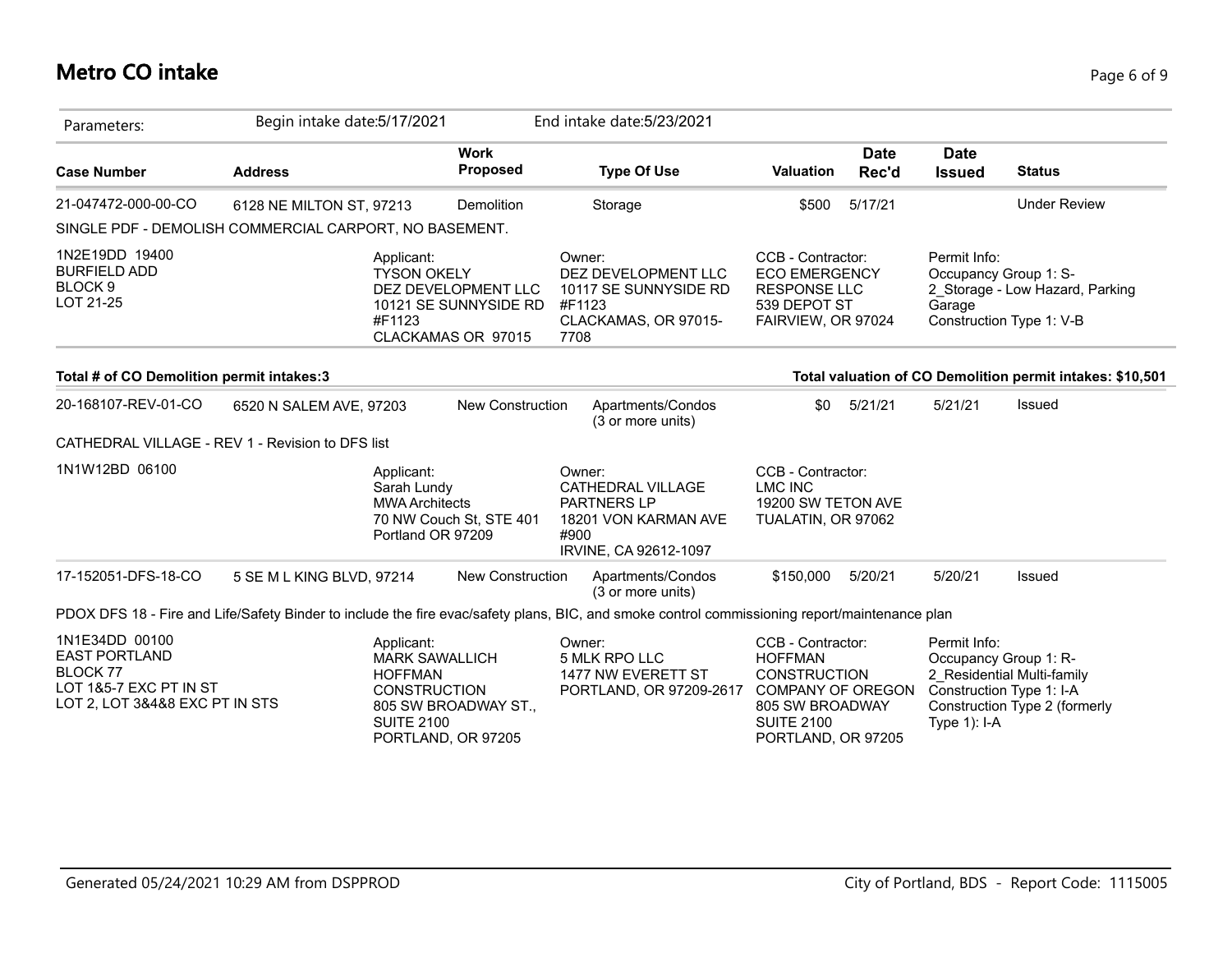| Parameters:                                                        | Begin intake date: 5/17/2021                                                                                                                                                                                                                                                                                  |                                                                     |                     | End intake date: 5/23/2021                                                                  |                                                                                                                                            |                      |                                                         |                                                                                                                                |
|--------------------------------------------------------------------|---------------------------------------------------------------------------------------------------------------------------------------------------------------------------------------------------------------------------------------------------------------------------------------------------------------|---------------------------------------------------------------------|---------------------|---------------------------------------------------------------------------------------------|--------------------------------------------------------------------------------------------------------------------------------------------|----------------------|---------------------------------------------------------|--------------------------------------------------------------------------------------------------------------------------------|
| <b>Case Number</b>                                                 | <b>Address</b>                                                                                                                                                                                                                                                                                                | <b>Work</b><br><b>Proposed</b>                                      |                     | <b>Type Of Use</b>                                                                          | <b>Valuation</b>                                                                                                                           | <b>Date</b><br>Rec'd | <b>Date</b><br><b>Issued</b>                            | <b>Status</b>                                                                                                                  |
| 17-156305-DFS-03-CO                                                | 2065 SW RIVER PKY, 97201                                                                                                                                                                                                                                                                                      | New Construction                                                    |                     | Apartments/Condos<br>(3 or more units)                                                      | \$158,000                                                                                                                                  | 5/18/21              | 5/18/21                                                 | Issued                                                                                                                         |
|                                                                    | PHB - BRIDGE HOUSING EAST TOWER - DFS-03 - Level 2 Post-Tensioned - Shop Drawings and Calculations                                                                                                                                                                                                            |                                                                     |                     |                                                                                             |                                                                                                                                            |                      |                                                         |                                                                                                                                |
| 1S1E03CD 00800                                                     | Applicant:<br><b>JOHN HARDESTY</b><br>2905 SW 1ST AVE                                                                                                                                                                                                                                                         | <b>WALSH CONSTRUCTION</b><br>PORTLAND OR 97201                      | Owner:              | <b>CITY OF PORTLAND</b><br>421 SW 6TH AVE #500<br>PORTLAND, OR 97204                        | CCB - Contractor:<br><b>WALSH</b><br><b>CONSTRUCTION CO</b><br>2905 SW FIRST AVE<br>PORTLAND, OR 97201-<br>4707                            |                      |                                                         |                                                                                                                                |
| 20-135027-000-00-CO                                                | 1634 SW ALDER ST, 97205                                                                                                                                                                                                                                                                                       | <b>New Construction</b>                                             |                     | Apartments/Condos<br>(3 or more units)                                                      | \$15,600,000                                                                                                                               | 5/18/21              |                                                         | <b>Under Review</b>                                                                                                            |
|                                                                    | ALTA CENTRIC - New mixed-use multifamily project with 6 residential stories, 203 apartment units with common areas for bike parking, lobby/mail, and a future retail tenant (by<br>others). Concrete on levels P1 and L1 with wood-framed construction above. ***Review w DEMO 21-049475-CO and 20-135132 -MT |                                                                     |                     |                                                                                             |                                                                                                                                            |                      |                                                         |                                                                                                                                |
| 1N1E33DC 01300<br><b>PORTLAND</b><br>BLOCK 323<br>LOT 5&6          | Applicant:<br><b>NATHAN KOROL</b><br><b>SERA ARCHITECTS</b><br>338 NW 5TH AVE<br>PORTLAND OR 97209                                                                                                                                                                                                            |                                                                     | Owner:<br><b>ST</b> | <b>WILLAMETTE</b><br><b>WATERFRONT LP</b><br>10151 SW WASHINGTON<br>PORTLAND, OR 97225-6947 | CCB - Contractor:<br>WP OREGON BUILDERS Occupancy Group 1: S-<br><b>LLC</b><br>4075 N WILLIAMS AVE<br><b>STE 400</b><br>PORTLAND, OR 97227 |                      | Permit Info:<br>Garage<br>Type $1$ : I-A<br>Only: 92648 | 2_Storage - Low Hazard, Parking<br>Construction Type 1: I-A<br>Construction Type 2 (formerly<br>Total Square Footage - Display |
| 18-175475-DFS-02-CO                                                | 4224 N MISSISSIPPI AVE,<br>97217                                                                                                                                                                                                                                                                              | <b>New Construction</b>                                             |                     | Apartments/Condos<br>(3 or more units)                                                      | \$3,000                                                                                                                                    | 5/17/21              |                                                         | <b>Under Review</b>                                                                                                            |
|                                                                    | SINGLE PDF - DFS FOR FIREPROOFING INTUMUSCENT COATINGS                                                                                                                                                                                                                                                        |                                                                     |                     |                                                                                             |                                                                                                                                            |                      |                                                         |                                                                                                                                |
| 1N1E22CA 07401<br><b>MULTNOMAH</b><br>BLOCK 12<br>LOT <sub>4</sub> | Applicant:<br><b>WAECHTER</b><br><b>ARCHITECTURE</b><br>97227                                                                                                                                                                                                                                                 | <b>BENJAMIN WAECHTER</b><br>3928 N WILLIAMS AVE<br>PORTLAND, OREGON | Owner:              | 4224 MISSISSIPPI LLC<br>3928 N WILLIAMS AVE<br>PORTLAND, OR 97227                           |                                                                                                                                            |                      |                                                         |                                                                                                                                |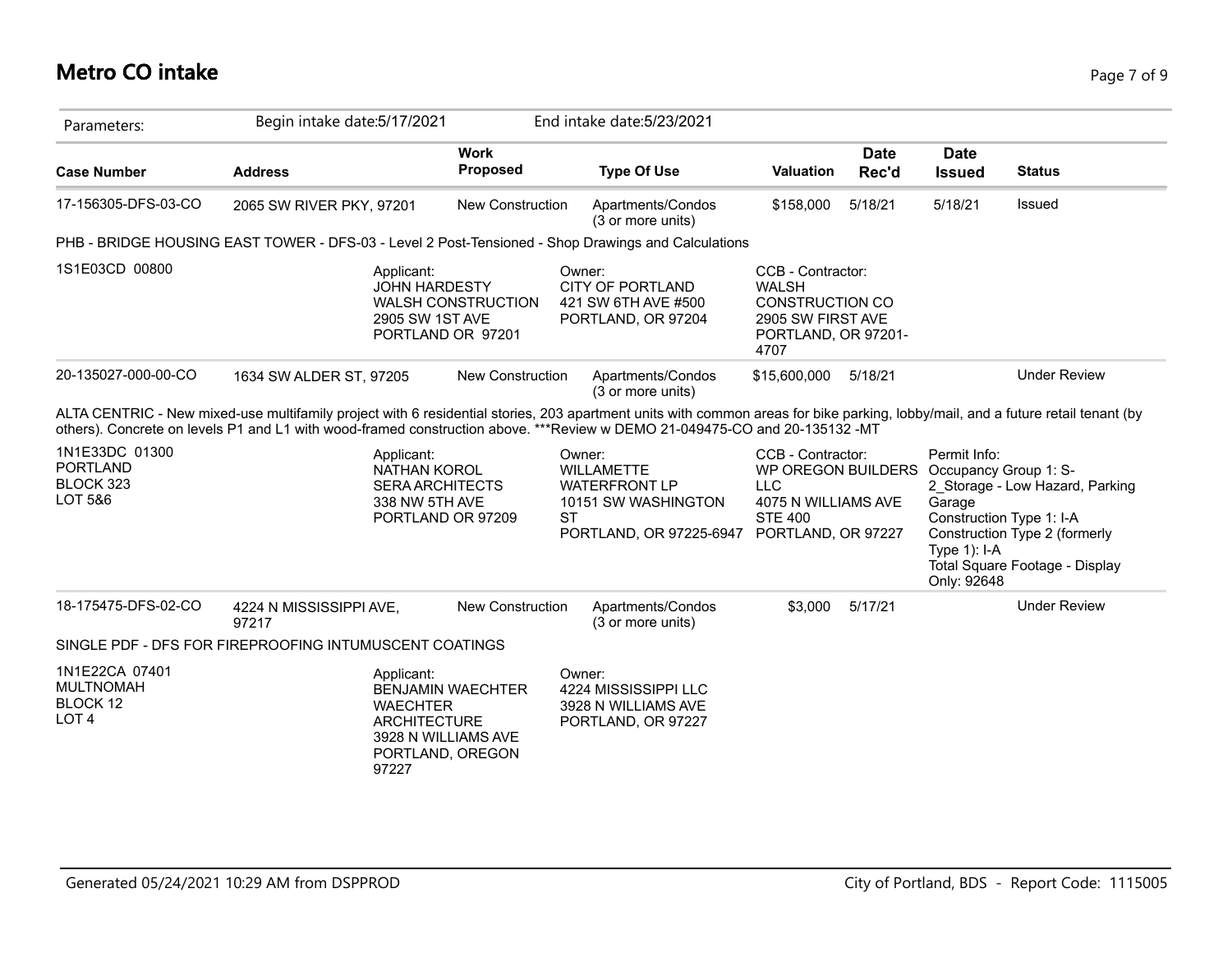| Parameters:                                                                             | Begin intake date: 5/17/2021                                                                                                                                            |                                                                       | End intake date: 5/23/2021                                                                                |                                                                                                                       |                      |                                                                                     |                                                             |
|-----------------------------------------------------------------------------------------|-------------------------------------------------------------------------------------------------------------------------------------------------------------------------|-----------------------------------------------------------------------|-----------------------------------------------------------------------------------------------------------|-----------------------------------------------------------------------------------------------------------------------|----------------------|-------------------------------------------------------------------------------------|-------------------------------------------------------------|
| <b>Case Number</b>                                                                      | <b>Address</b>                                                                                                                                                          | <b>Work</b><br>Proposed                                               | <b>Type Of Use</b>                                                                                        | <b>Valuation</b>                                                                                                      | <b>Date</b><br>Rec'd | <b>Date</b><br><b>Issued</b>                                                        | <b>Status</b>                                               |
| 18-278357-REV-06-CO                                                                     | 1650 NW 21ST AVE, 97209                                                                                                                                                 | <b>New Construction</b>                                               | Apartments/Condos<br>(3 or more units)                                                                    | \$2.500                                                                                                               | 5/17/21              | 5/17/21                                                                             | Issued                                                      |
| Value added revision                                                                    | SALTWOOD NORHT-REV-06 - Revised rated partition at Stair East SE-02. Revised egress at spa. Modify deferred submittal - eliminate mechanical screens (see comments). ** |                                                                       |                                                                                                           |                                                                                                                       |                      |                                                                                     |                                                             |
| 1N1E28CD 02400                                                                          | Applicant:<br><b>BEN ZACHWIEJA</b><br><b>SERA DESIGN</b><br>338 NW 5TH AVE                                                                                              | PORTLAND OR 97209                                                     | Owner:<br>PREG NW PORTLAND LLC<br>1900 S NORFOLK ST #150<br>SAN MATEO, CA 94403-1161 1026 SE STARK STREET | CCB - Contractor:<br><b>BREMIK</b><br><b>CONSTRUCTION INC</b><br>PORTLAND, OR 97214                                   |                      | Permit Info:<br>Occupancy Group 1: R-<br>Construction Type 1: I-A<br>Type 1): III-A | 2 Residential Multi-family<br>Construction Type 2 (formerly |
| 21-048177-000-00-CO                                                                     | 5101 N INTERSTATE AVE,<br>97217                                                                                                                                         | <b>New Construction</b>                                               | Assembly                                                                                                  | \$35,000                                                                                                              | 5/18/21              |                                                                                     | <b>Under Review</b>                                         |
|                                                                                         | SINGLE PDF - NEW CANOPY STRUCTURE FOR COVERED SEATING AREA NORTH OF EXISTING BUILDING.                                                                                  |                                                                       |                                                                                                           |                                                                                                                       |                      |                                                                                     |                                                             |
| 1N1E21AA 17700<br><b>RIVERSIDE ADD</b><br>BLOCK <sub>13</sub><br>LOT 13&14 EXC PT IN ST | Applicant:<br><b>TERRY AMUNDSON</b><br><b>KOBLE CREATIVE</b><br>ARCHITECTURE LLC                                                                                        | 2117 NE OREGON ST #201<br>PORTLAND OR 97232                           | Owner:<br>FLOP HOUSE LLC<br>2703 NE ALBERTA ST<br>PORTLAND, OR 97211                                      | CCB - Contractor:<br><b>SWISS MOUNTAIN</b><br><b>CONSTRUCTION LLC</b><br><b>14000 SE HINES</b><br>CLACKAMAS, OR 97015 |                      | Permit Info:<br>Occupancy Group 1: A-<br>2 Restaurant<br>Only: 1252                 | Construction Type 1: V-B<br>Total Square Footage - Display  |
| 19-255461-DFS-06-CO                                                                     | 10230 SE CHERRY BLOSSOM<br>DR, 97216                                                                                                                                    | <b>New Construction</b>                                               | Institutional                                                                                             | \$280,000                                                                                                             | 5/19/21              | 5/19/21                                                                             | Issued                                                      |
|                                                                                         | DEPAUL TREATMENT CNTR - DFS-06 - Aluminum-Framed Storefront                                                                                                             |                                                                       |                                                                                                           |                                                                                                                       |                      |                                                                                     |                                                             |
|                                                                                         | Applicant:<br><b>MEGAN STEELE</b>                                                                                                                                       | <b>R&amp;H CONSTRUCTION</b><br>2019 NW WILSON ST<br>PORTLAND OR 97209 | Owner:<br>DE PAUL QALICB INC<br>830 SE 102ND AVE<br>PORTLAND, OR 97216-2815                               | CCB - Contractor:<br>R & H CONSTRUCTION<br><sub>CO</sub><br>2019 NW WILSON ST<br>PORTLAND, OR 97209                   |                      |                                                                                     |                                                             |